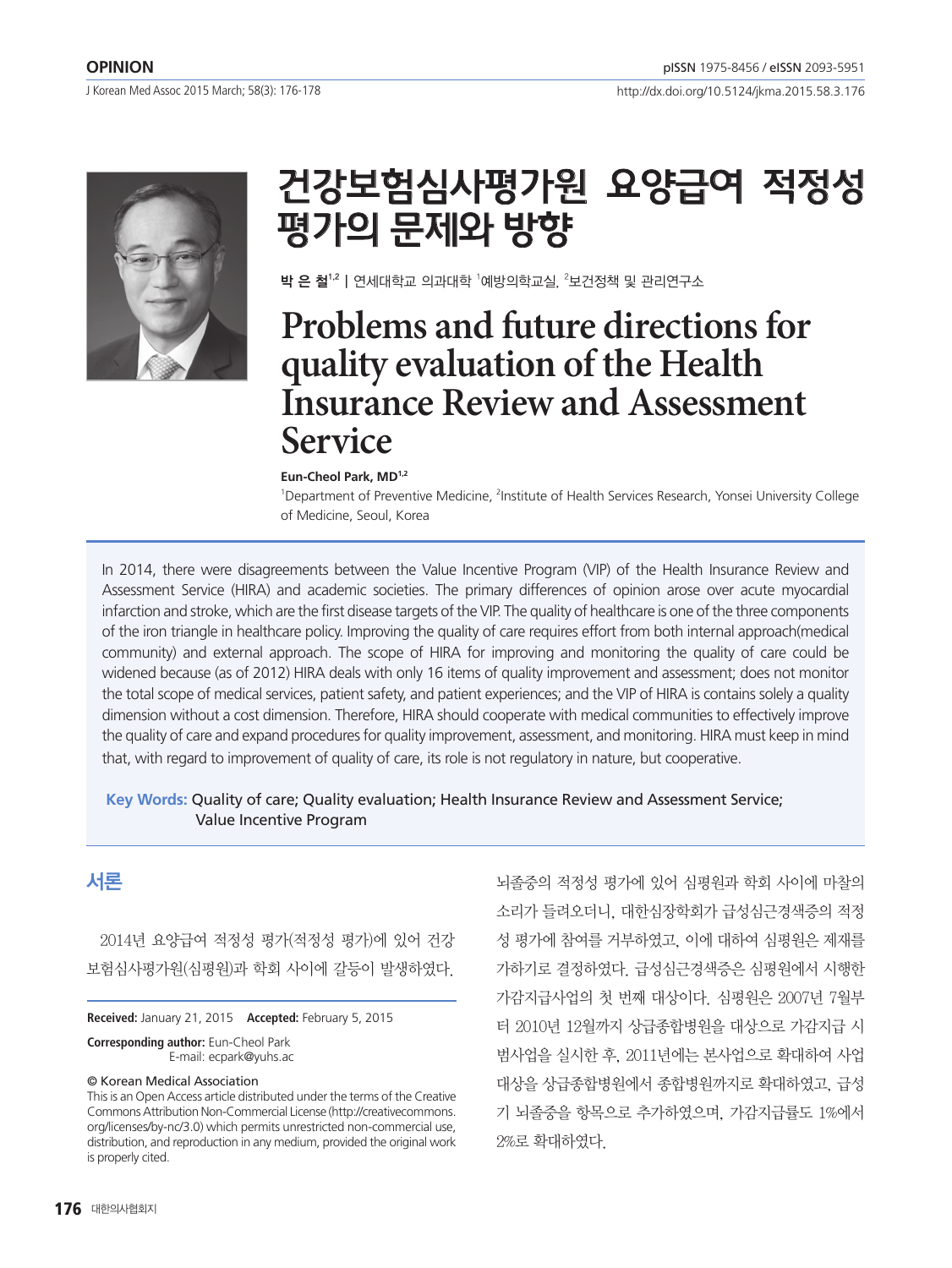적정성 평가를 통한 가감지급의 최초 항목인 급성심근경 색증에 대해 해당 학회가 참여를 거부하는 것은 매우 중대 한 문제이며, 반드시 해결되어야 할 중요한 사안이다. 이 글 은 우리나라 의료의 질 관련 정책의 전체적 조망을 통해 심 평원이 수행하여야 할 바람직한 적정성 평가의 방향을 제시 하고자 한다.

## 의료의 질 관리

보건의료정책의 3대 분야는 의료의 접근도 제고, 의료비 절감과 함께 의료의 질 향상이며, 이를 보건의료정책의 철 의 삼각이라 한다[1]. 우리나라의 시대별 보건의료정책의 중 점 과제를 살펴보면, 1970-80년대에 의료의 접근도 제고가 정책의 주요 부분이었다가, 1990년대에는 의료비 절감과 의 료의 질 향상이 화두로 대두되었고, 2000년대에는 보장성 강화라는 용어를 통해 다시 의료 접근도 제고가 중점 과제 가 되었다. 2010년대에 와서는 의료의 질 향상이 중점 정책 과제로 부각되고 있는데, 다양한 종류의 외부적 접근이 도입 되거나 진행되고 있고, 의료기관들도 질 향상을 위한 다양한 활동을 수행하고 있다.

의료의 질을 향상시키기 위해서는 정부 및 관련기관에 의한 외부적 접근과 의료기관의 자체적 노력에 의한 내부적 접근이 함께 이루어져야 한다. 의료의 질관리를 위한 의료기관의 내 부적 접근과 정부 및 관련기관의 외부적 접근은 유사한 배경 하에 시도되고 있고, 동일한 목적과 방법을 적용하고 있어 의 료의 질을 향상시키기 위해서는 내부적 접근과 함께 외부적 접근이 함께 진행되어야 한다.

우리나라는 중증질환 의료의 질이 매우 좋은 수준이며, 지 속적으로 향상되고 있다. 우리나라의 중증질환 관련 의료의 질은 매우 우수한 수준이며, 지속적으로 향상되고 있다. 경 제협력개발기구(Organization for Economic Cooperation and Development, OECD) 국가들과 비교하여, 우리나라는 뇌졸중의 입원 30일 사망률, 자궁경부암 및 대장암 5년 생존 율이 가장 우수한 국가 중 하나이다[2,3]. 우리나라에서 호 발하는 암종인 위암의 5년 생존율은 71.5%(미국 28.3%), 간 암은 30.1%(미국 16.6%), 자궁경부암은 80.3%(미국 67.9%) 로 미국에 비해서도 매우 우수한 결과를 보이고 있다[4]. 반 면, 일차의료의 질, 정신질환 진료의 질, 환자안전과 환자경 험에 있어서는 OECD 국가들의 평균에 비해 나쁘거나 아예 자료도 제출하지 못하고 있는 형편이다. 즉, 우리나라에서 호 발하는 질환들의 의료의 질은 세계 최고수준이라고 할 수 있 으나, 일차의료와 환자안전 등은 개선되어야 할 영역이라고 할 수 있다.

## 건강보험심사평가원의 요양급여 적정성 평가의 방향

2000년 7월 심평원이 독립되면서 적정성 평가가 도입되었 다. 그러나 2011년이 되어서야 적정성 평가를 통한 가감지급 사업이 시작되었으며, 2012년에도 단지 16개 영역만이 평가 되고 있어 적정성 평가를 위한 심평원의 노력은 더 경주되어 야 한다.

심평원의 적정성 평가를 포함하여 국가적 차원에서의 의료의 질 관리를 위한 방향을 두 가지 제시하고자 한다. 첫째, 국가 차원의 국가의료질보고서(National Healthcare Quality/Disparity Report)를 발간해야 한다. 이를 통하여 우리나라 의료의 질을 국가 전체적 차원에서 모니터링하고 보고할 수 있다. 구체적으로는 심평원이 가지고 있는 전국민 청구자료를 적극 활용하고 추가적인 자료를 확보하여 의료 의 질을 총괄적으로 모니터링해야 한다. 특히, OECD의 보 건의료질지표(Health Care Quality Indicators)에 포함되어 있는 항목들은 빠른 시일에 측정되어야 하는데, OECD 국가 중 가장 높은 자살률을 보이는 정신건강 측면은 반드시 모니 터링 해야 하며, 환자 안전에 관하여는 어떠한 형태의 자료 도 없어 이를 측정할 수 있는 기반을 구축하여야 하며, 환자 경험 역시 측정되어져야 한다. 이를 위해서는 선행 절차로 서 건강보험 청구자료와 함께 의료의 질 측정을 위한 최소 자료(minimum data set)를 확보해야 한다. 의료기관으로 부터 이 자료를 획득하기 위해서 심평원 등은 의료기관에게 자료수집비를 지불하고 최소자료를 이용한 의료의 질 평가